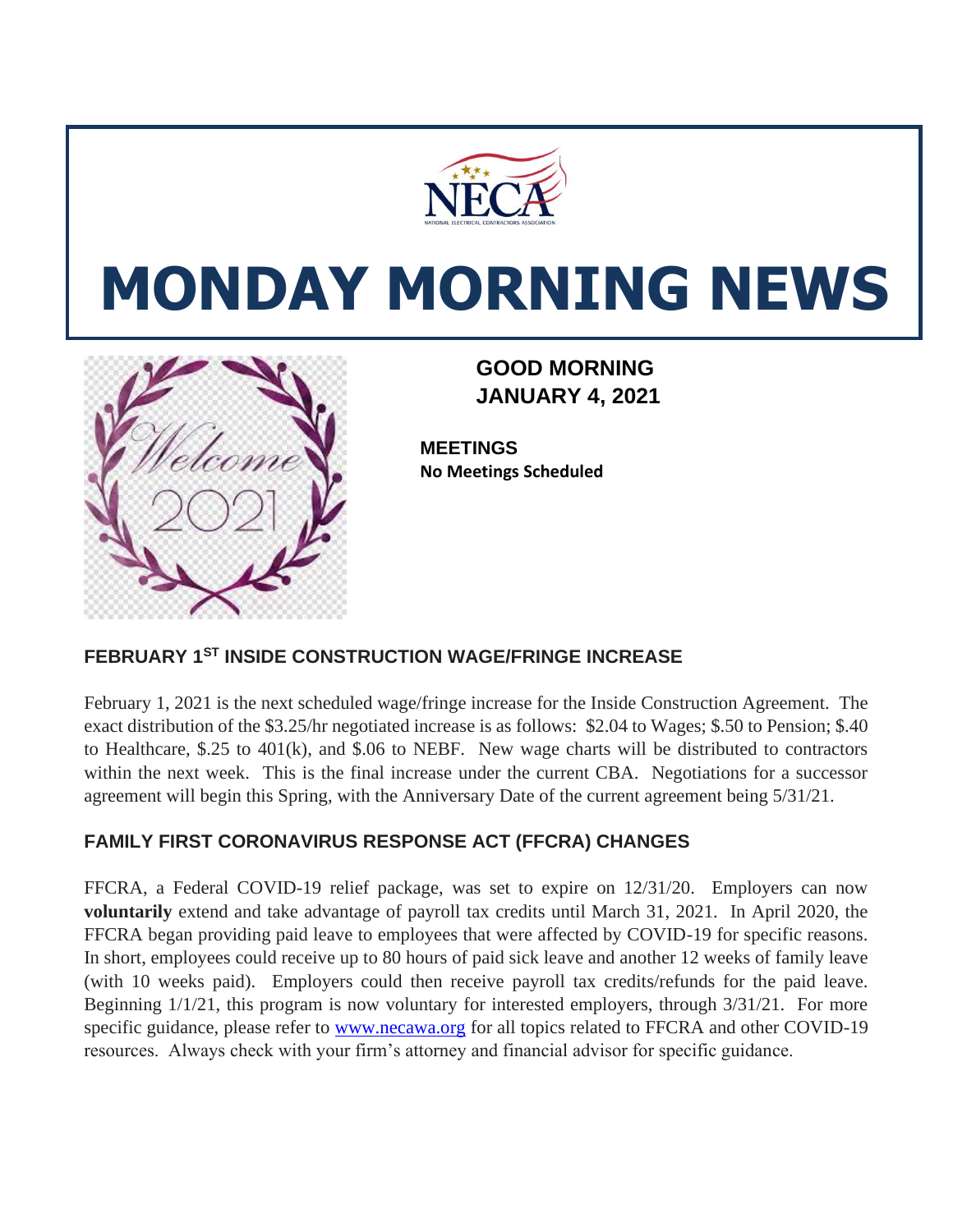### **PAYMENT PROTECTION PROGRAM (PPP) LOANS – CHANGES APPROVED**

Changes were also approved for PPP Loans administered by the Small Business Administration (SBA). In addition to changes to eligibility and "Second Draw" options, the main feature of the new legislation that will affect contractors with a current PPP Loan is the business expense allowance - for expenses that were paid for with "forgiven" PPP Loan proceeds. The IRS had originally ruled that business expenses paid for with a PPP Loan that is forgiven would not qualify for tax deductions. The new legislation affirms that "no deduction shall be denied, no tax attribute shall be reduced, and no basis increase shall be denied, by reason of the exclusion from gross income (for forgiven PPP loans)." Similar language protects Partnerships and S Corporations. There are additional changes to PPP Loans of \$150K or less. As always, check with your attorney and financial advisor for more specific guidance as it relates to your firm's individual circumstances.

# **BOEING REVIEWS ITS REAL ESTATE HOLDINGS**

Cassie Franklin, Mayor of Everett, Washington, and Snohomish County Executive Dave Somers pulled into the vast parking lot at Boeing Commercial Airplanes headquarters in Renton, Washington, one day in early October for a private meeting with Stan Deal, the CEO of the company's most important business. "There were about six cars in the parking lot," Somers recalled to the Puget Sound Business Journal. The civic leaders stared at each other in amazement. In normal times, hundreds of cars dot Boeing Co.'s parking lots outside the sprawling 855,000-square-foot office complex. Inside, minutes later, the pair learned the business landscape was about to start changing, too.

Deal announced that the \$100 million complex would be put up for sale. He told Somers and Franklin that Boeing didn't need that much space anymore. Boeing Chief Financial Officer Greg Smith revealed a few days later that all the jet maker's properties were being examined. "We're reviewing every piece of real estate. Every building, every lease, every warehouse, every site, to see how we can be more efficient.", Smith said during a call with investment analysts, revealing that the Chicago-based jet maker aims to slash its global real estate footprint by 30%. As those moves play out, they're expected to send ripple effects throughout the Seattle region as well as the overall aerospace industry.

The assessment is happening as Boeing prepares to move all production of its 787 widebody jets from Everett, Washington, to its facility in North Charleston, South Carolina, this spring, months sooner than had been anticipated.

# **OPTIMIZE YOUR HVAC SYSTEM TO HELP REDUCE COVID-19**

Your workplace heating, ventilation, and air conditioning (HVAC) system plays an important role in reducing the risk of exposure to COVID-19. The Department of Labor and Industries (L&I) just published "**COVID-19 Guidance on Ventilation in the Workplace**" – a one-page tip sheet on ventilation in the workplace to help reduce the spread of COVID-19. The guidance document will address important topics such as air filtration, filters, and exhaust fans. The guidance document can be viewed by clicking **HERE**.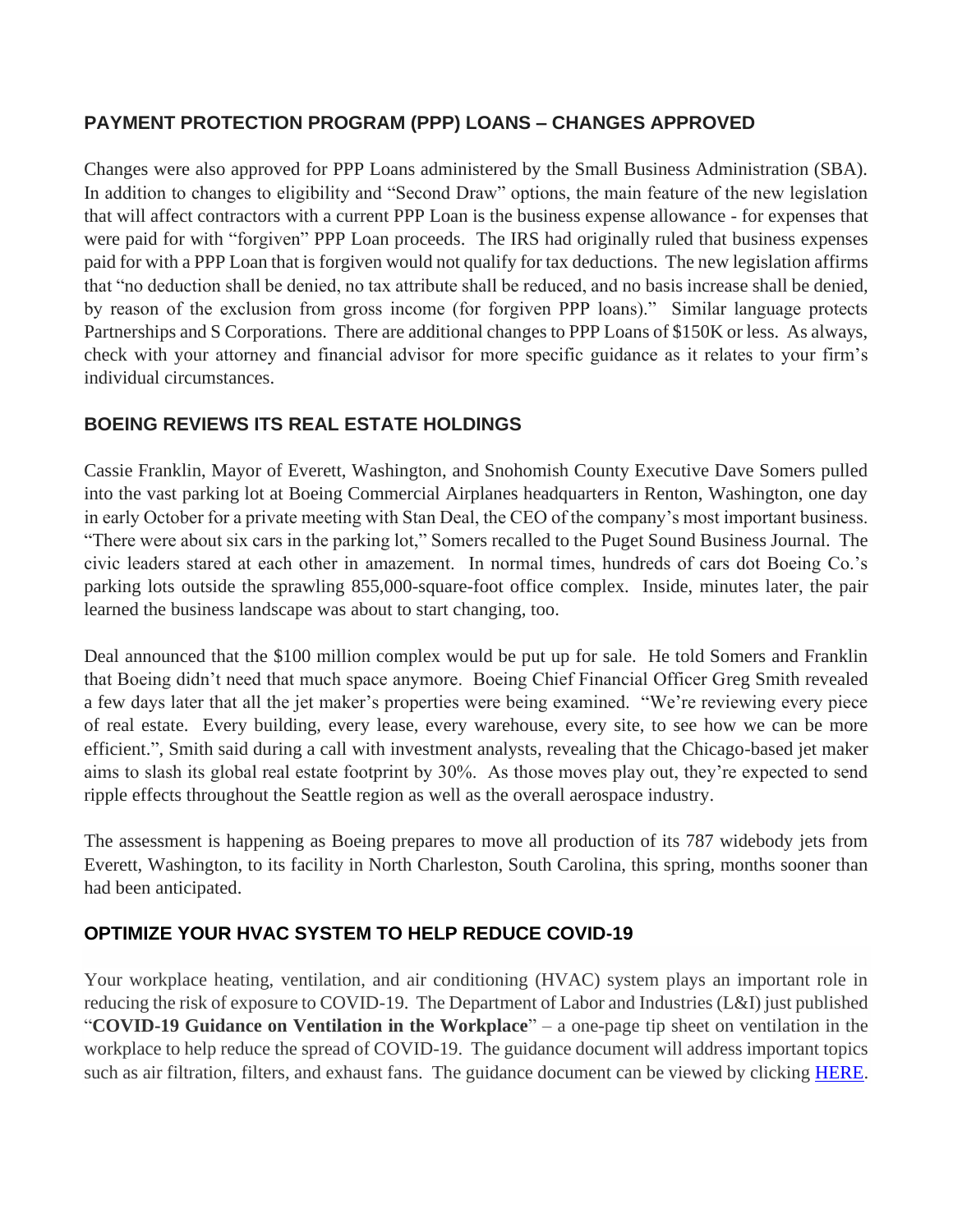## **ON THIS DAY IN HISTORY – 1996 – GM ANNOUNCES ITS ELECTRIC CAR**

On January 4, 1996, General Motors announces at the Greater Los Angeles Auto Show it will build an electric car, dubbed the EV1, to be launched in the fall of that year.

The EV1 wasn't an entirely new concept, as electric vehicles had been around since the auto industry's nascent days. In the early 20th century, the Columbia Runabout, which could travel 40 miles on a single electric charge at speeds of 15 mph, was a best-seller. As Time.com noted: "Before her husband Henry's mass production of gas-powered cars crushed the electric industry, Clara Ford drove a 1914 Detroit Electric, which could last 80 miles without a charge." The oil crisis of the 1970s, coupled with a burgeoning environmental movement, led to renewed interest in electric vehicles, although no automaker was able to develop one that garnered mass appeal.

When it debuted in 1996, the EV1 was made available to consumers in just two states, Arizona and California, and for lease-only, as GM considered the development of electric vehicle technology to be ongoing. During its years in production, from 1996 to 1999, around 2,500 EV1s were produced in total. In late 2003, the company announced it was pulling the plug on the EV1 program and wouldn't renew any leases. GM cited the high cost of producing and maintaining the vehicles as a reason for the EV1's demise. However, as The Los Angeles Times noted in 2009: "The EV1 began in the 1990s as a response to a zeroemission vehicle mandate by California's Air Resources Board….When, finally, GM and other automakers managed to get California to soften its zero-emission mandate in 2002, [GM CEO Rick] Wagoner promptly canceled the program." (During this time, other automakers introduced then discontinued their own electric vehicles, including Toyota, whose RAV4 EV was available from 1997 to 2003.)

Environmental activists protested the end of the EV1, staging a mock funeral and later holding a vigil at a Los Angeles-area GM facility that had impounded a number of EV1s that would later be destroyed.

By 2008, GM had been hit hard by a global economic crisis and slumping auto sales and needed a multibillion-dollar bailout loan from the federal government in order to stay in business. In March 2009, company CEO Wagoner was ousted by the Obama administration and in April of that year, GM filed for bankruptcy. The company was criticized for continuing to focus on its sport-utility vehicles and small trucks, despite a growing consumer demand for smaller, more fuel-efficient vehicles. Wagoner was quoted as saying that pulling the plug on the EV1 and not putting more development resources toward hybrid gas-electric vehicles was a major mistake of his career.

*All progress takes place outside the comfort zone.*

 $\overline{\phantom{a}}$  , and the contract of the contract of the contract of the contract of the contract of the contract of the contract of the contract of the contract of the contract of the contract of the contract of the contrac

*Michael John Bobak*